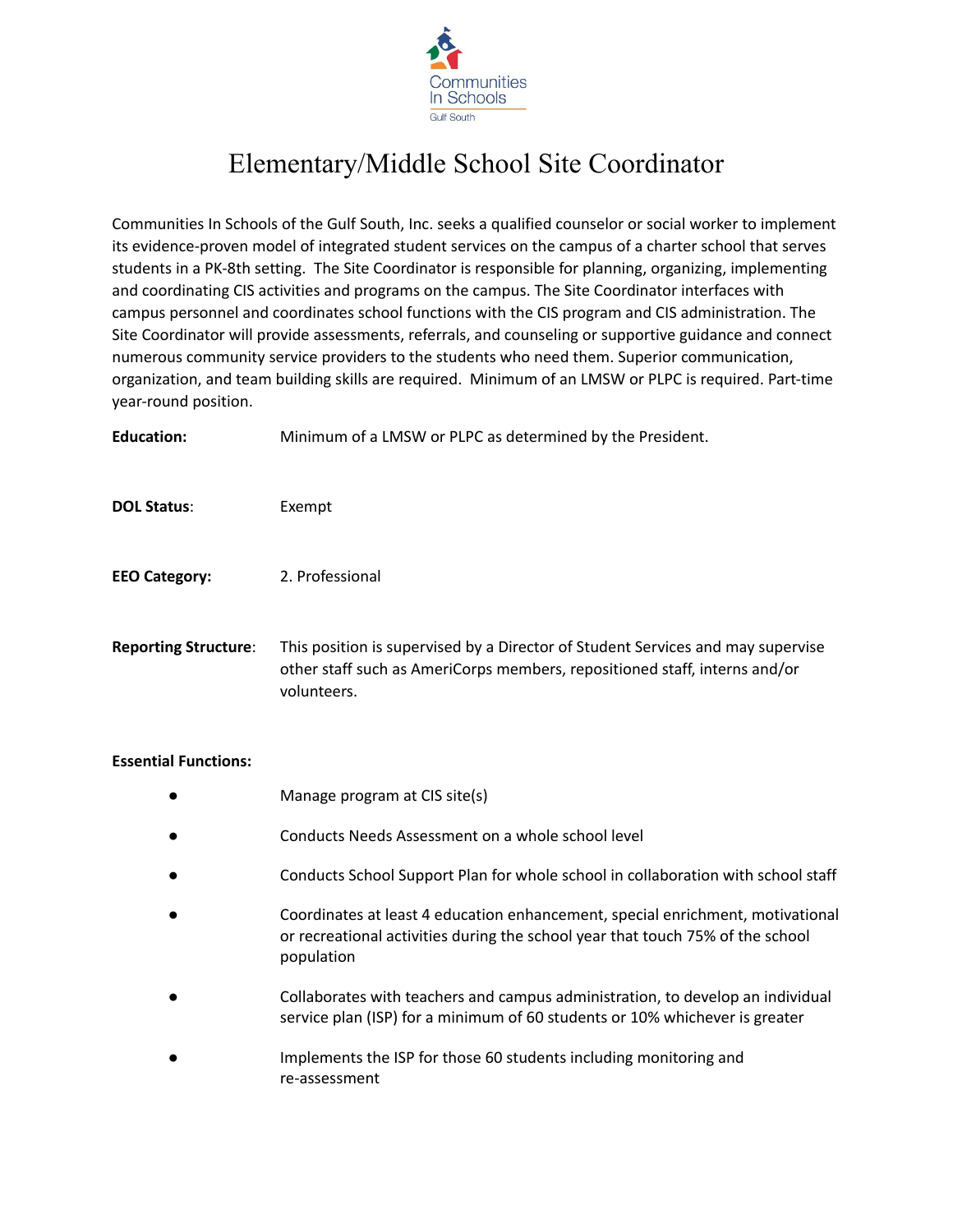

- Reports on Case Progress and End of Year status
- Ensures services are recorded in CISDM by the 5th day of the following month they were provided
- Provides referrals
- Provides follow-up
- Prepares and submits reports as needed
- Provides service to students without an ISP on an as needed basis (such as crisis, or basic needs distribution)
- Complies with CIS Total Quality Standards
- Participates in the CIS team approach to service delivery and problem solving
- Provides other activities and duties as directed by supervisor
- Maintains professional relationships with schools, agencies and organizations
- Supports the transfer of supplies and materials at office or school level

## **Specific Job Competencies:**

- Demonstrates agency core competencies
- Clinical Skills
	- o Assess client needs and strengths with accuracy
	- o Plan, implement and evaluate effective interventions and service plans
	- o Use effective therapeutic communication skills (active listening, open-ended questions, non-judgmental, client-centered, empathy, conflict resolution, de-escalation)
	- o Maintain professional boundaries and awareness of personal values
	- o Seek out professional consultation and supervision
	- o Document clinical services in accordance with CIS and professional standards
- **Communication** 
	- o Understand the purpose of communication and use appropriate method of communication for the situation
	- o Use clear and specific language utilizing "I" statements
	- o Display active listening skills
	- o Respond to phone and email messages in a timely manner
	- o Use discretion when sharing information
	- o Establish a system for information sharing and follow-up